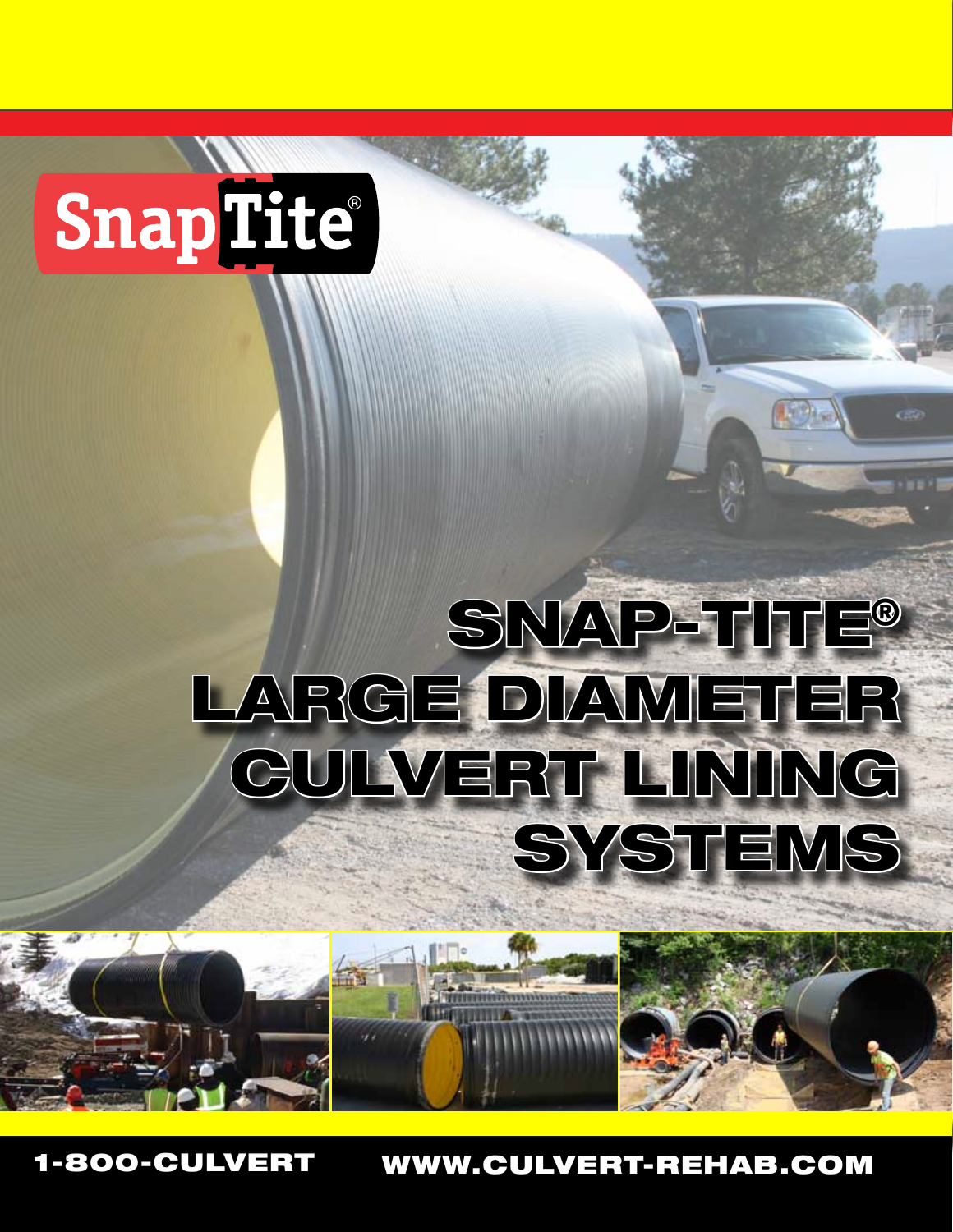## **SnapTite®**

**State Departments of Transportation, counties and municipalities are facing a critical problem. Culverts installed 40 to 50 years ago are failing at an alarming rate nationwide. Thousands of corrugated metal culverts are so significantly rusted that a danger of sink holes, road collapse or flooding exists. Concrete culverts have cracked or pulled apart at the joint, creating similar dangerous scenarios. Conventional repair methods of the past have been to dig and replace the failed pipe. Snap-Tite is one of the few companies that can offer structural, no dig rehabilitation solutions for culverts of all sizes.**

### **Snap-Tite Large Dia**

Snap-Tite's Large Diameter high density polyethylene (HDPE) Lining System is the ideal solution for failing metal and concrete culverts of any size, including oval or arched. Snap-Tite is a cost-effective, no-dig solution with field-tested benefits. Years of experience and thousands of culvert projects have proven that rehabbing a culvert with the Snap-Tite system is the better solution. Using solid wall HDPE pipe, as well as state-of-the-art profile wall HDPE pipe, culverts rehabilitated using the Snap-Tite system actually outperform the original structures. The low resistance of flow (Manning's N of 0.009) of HDPE pipe allows for greater flows. The use of gasketed or fused joints assures a watertight seal, easily meeting the requirements of ASTM D3212. Also, HDPE is of the most corrosion- and abrasion-resistant pipe materials available. Which means you can fix it, forget it and move on to the next challenge knowing Snap-Tite is a long-term solution.

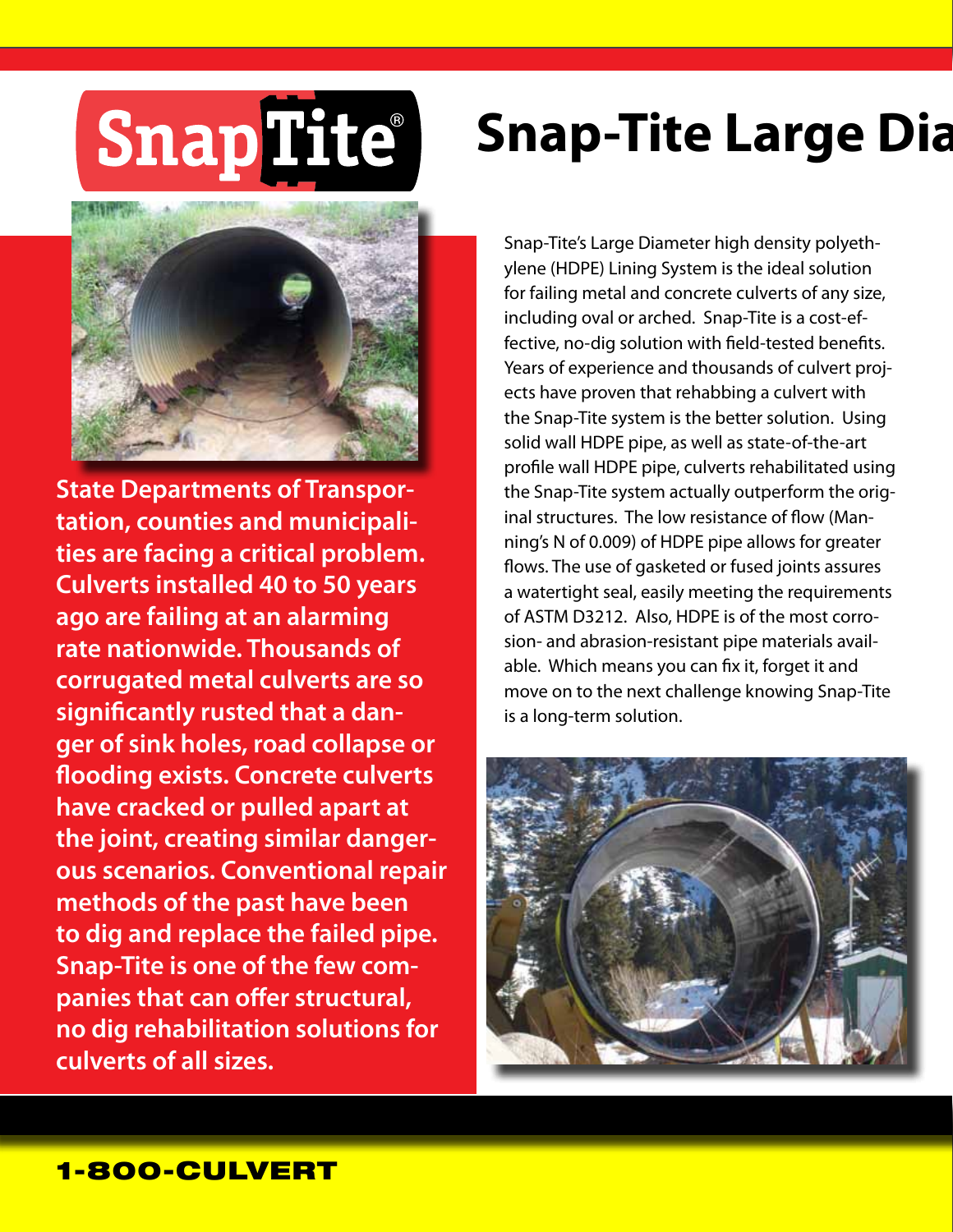### **Snap-Big-Title Culvert Lining Systems**

Snap-Tite's Large Diameter line is constructed of profile wall HDPE pipe meeting the ASTM F894 direct-bury sewer pipe requirements. These products offer all of the benefits of our solid wall line but in bigger diameters. The use of profile wall pipe provides lower weight answers at lower costs for even your largest culvert rehab needs. From our solid wall HDPE to our profile wall HDPE, the products offered by Snap-Tite have been selected based on the reputation of the manufacturers, the quality of their products and the needs of our customers.

Snap-Tite's large diameter options are available in lengths from 20 to 50 feet long with special lengths available upon request. The pipe is joined together then pushed and/or pulled into the full length of the existing culvert. Unlike other rehab systems, the annular space between the old pipe and the new Snap-Tite is filled with a low-density cellular grout which fills any voids between the roadway and the culvert, delivering a truly 'rehabbed' culvert. Snap-Tite is also easy to install. Nearly all of the culvert renewal can be done off road with minimum disturbance to the right-ofway and without road closures.





#### **Large Diameter HDPE Piping Systems Offers:**

- **Corrosion Resistance**
- **Light Weight**
- **Multiple Jointing Options**
- **Hydraulic Efficiency**
- 100-Year Plus Service Life
- **Impact Resistance**
- 100% Leak-Free Restrained Joint
- **Flexibility of Design**
- **Environmental Protection**
- **Chemical Resistance**
- **Cost Effectiveness**
- Abrasion resistance
- **High strength**
- Long-term durability

#### **Snap-Tite is ideal for rehabilitating existing culvert sites, especially:**

- **Roadways**
- Railroads
- Levees
- **Fish Passageways**